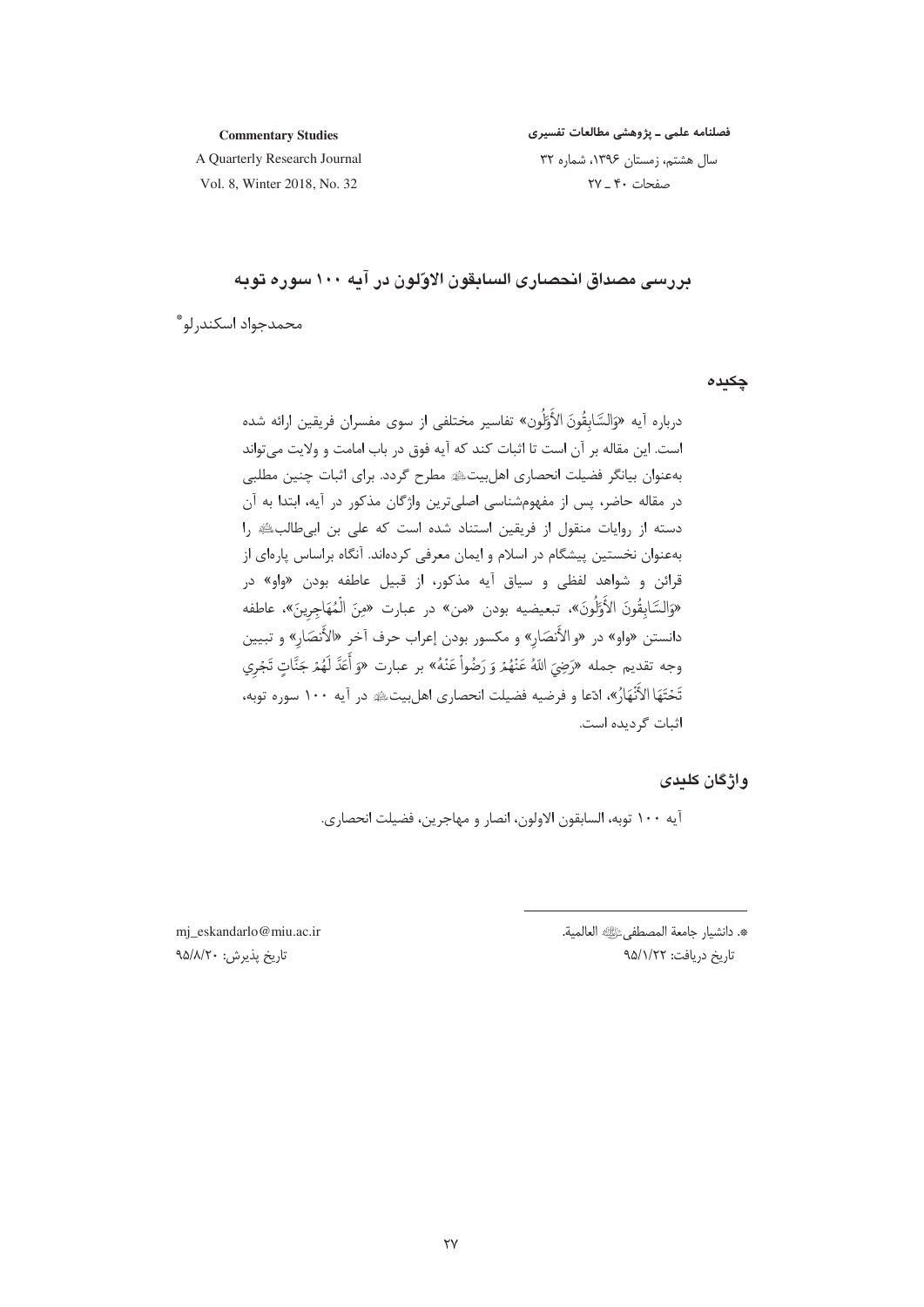#### طرح مسئله

یکی از مهمترین آیاتی که در مقوله امامت و ولایت برای اثبات فضایل امام علیﷺ و نیز اهل بیتﷺ مورد استناد و استدلال قرار گرفته است، آیه ۱۰۰ سوره توبه است. خدای متعال در این آیه می فرماید:

وَالسَّابِقُونَ الْأَوَّلُونَ مِنَ الْمُهاجِرِينَ وَالْأَنْصارِ وَالَّذِينَ اتَّبَعُوهُمْ بِإِحْسانِ رَضِيَ اللهُ عَنْهُمْ وَرَضُوا عَنْهُ وَاَعَدَّ لَهُمْ جَنّاتٍ تَجْرِي تَحْتَهَا الْأَنْهارُ خالِدِينَ فِيهاْ اَبَدَّا ذٰلِكَ الْفَوْزُ الْعَظِيمُ. (توبه ١٠٠/ ١٠٠) .<br>پیشگامان نخستین از مهاجرین و انصار و آنها که به نیکی از آنان پیروی کردند، خدا از ایشان خشنود و آنها نیز از او خشنود شدند و باغهایی از بهشت برای آنان فراهم ساخته که .<br>نهرها از زیر درختانش جریان دارد، جاودانه در آن خواهند ماند و این پیروزی بزرگی است.

> خدای متعال در آیه فوق رضایت و خشنودی خود را نسبت به سه گروه اعلام کرده است: نخست آنهایی که پیشگامان در اسلام و هجرت بودهاند؛

> > دوم آنهایی که پیشگامان در نصرت و پاری پیامبرﷺ و پاران مهاجرش بودند؛

سوم آنهایی که بعد از این دو گروه آمدند و از برنامههای آنها پیروی کردند و با انجام اعمال نیک و قبول اسلام و هجرت و نصرت آئین پیامبرﷺ به آنها پیوستند.

با توجه به این مطالب منظور از «باِحْساٰن» درواقع بیان اعمال و معتقداتی است که تابعان در آنها از پیشگامان پیروی می کنند و به تعبیر دیگر «احسان» بیان وصف برنامههایی است که از آن متابعت میشود.

این احتمال نیز در معنای آیه داده شده است که «احسان» بیان وصف چگونگی متابعت و پیـروی باشـد؛ یعنی آنها بهطور شایسته پیروی میکنند. (مکارم شیرازی، ۱۳۹۹: ۸/ ۱۰۰)

در صورت نخست «باء» بهمعنای «فی» و در صورت دوم بهمعنای «مع» است، امـا ظـاهر آیـه مطـابق تفسير نخست است. (همان)

قرآن پس از ذکر گروه سهگانه میفرماید: هم خدا از آنها راضی است و هم آنها از خدا راضی شدهاند، رضایت خدا از آنها بهخاطر ایمان و اعمال صالحی است که انجام دادهاند و خشنودی آنان از خدا بهخاطر پاداشهای گوناگون و فوق|لعاده و پراهمیت است که به آنان ارزانی داشته است. با اینکه جمله گذشته همه مواهب و نعمتهای الهی را دربردارد، اما بهعنوان تاكيد و بيان تفصيل بعد از اجمال اضافه مي *ك*ند: «خدا براي آنها باغهايي از بهشت فراهم ساخته که از زیر درختانش نهرها جریان دارد» و از امتیازهای این نعمتها آن است که جاودانی است و همواره در آن خواهند ماند و مجموع این مواهب معنوی و مادی برای آنها پیروزی بزرگی محسوب می شود، چه پیروزی از این برتر که آفریدگار و معبود انسان از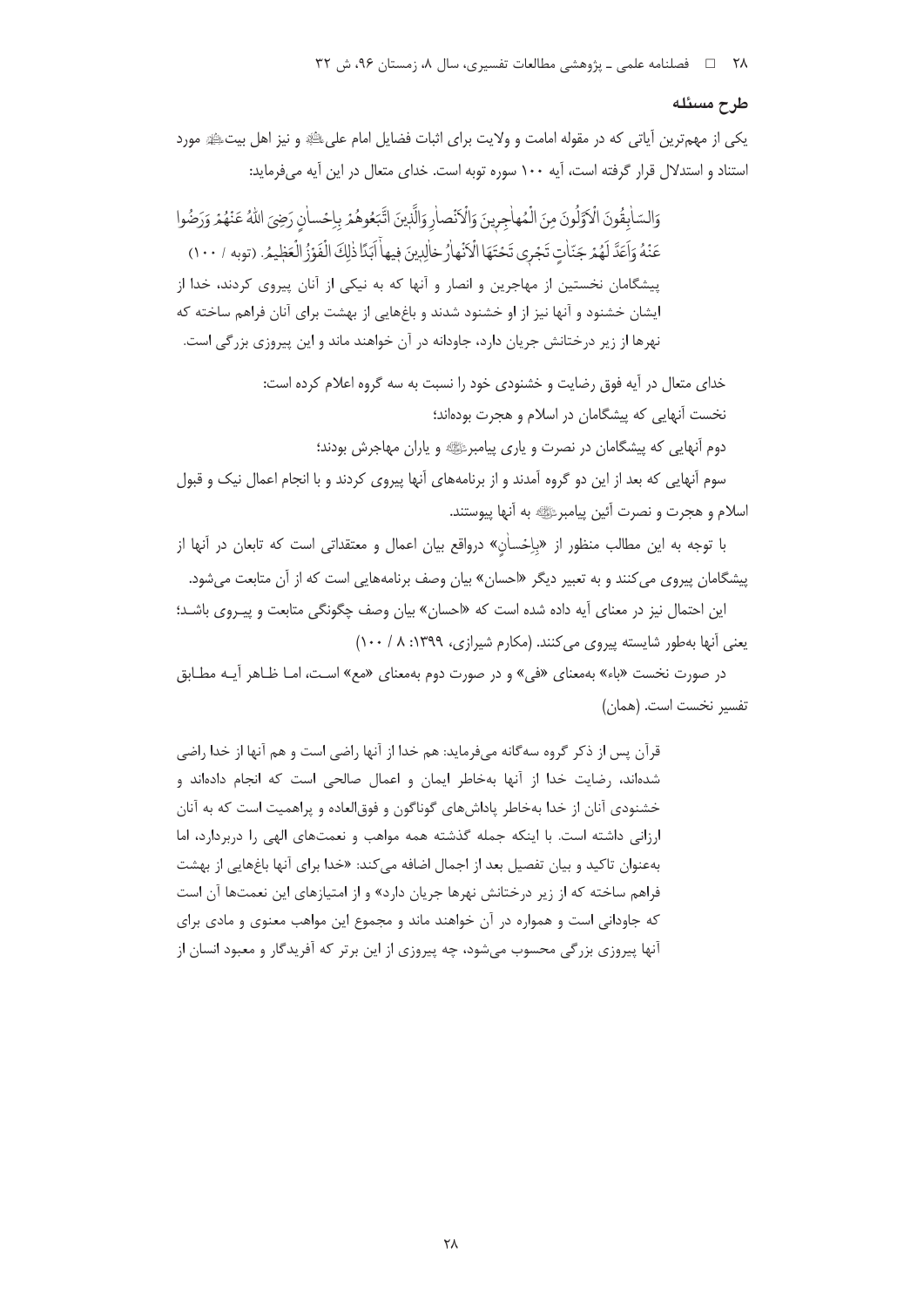بررسی مصداق انحصاری السابقون الاوّلون در آیه ۱۰۰ سوره توبه  $\Box$  ۲۹

او خشنود باشد و کارنامه قبولی او را امضا نماید؟ و چه پیروزی از این بالاتر که با اعمال محدودی در چند روز عمر فانی، مواهب بیپایان ابدی به او عطا کند. (همان)

درباره كيستى مصداق «السابقون الاولون» تفاسير مختلفى ارائه شده است. اين مقاله درصدد أن است كه ثبات كند مصداق انحصارى «السابقون الاولون» در أيه ١١ سوره توبه اهل بيتﷺ است.

### مفهوم ش**ن**اسی

#### يک. واژه الس**اب**قون

واژه «السابقون» از ریشه «سبق» گرفته شده است. جوهری در صحاح، این واژه را بهمعنای پیشی گرفتن معنا كرده و مىنويسد: «سبقه يسبقه تقدمه» (جوهرى، ١۴٠٧: ۴ / ١٣٩۴)؛ ساير لغتشناسان نيز اين واژه را بهمعنای تقدم و پیشی جستن معنا نمودهاند. (ابن.منظور، ۱۴۱۴: ۱۰ / ۱۵۱؛ زبیدی، ۱۴۱۴: ۲۰ / ۲۰۷، فیروزآبادی، ۱۴۱۲: ۳ / ۲۴۳)؛ مصطفوی واژه مقابل «سبقت» را «لحوق» دانسته، اما در مورد استعمالات قرآني و أيه «وَالسّاٰبِقُونَ الْاَوَّلُونَ» اين واژه را بهمعناي تقدم گرفته است. (مصطفوي، ۱۳۶۰: ۵ / ۴۲) v -

#### دو. واژه الأو*ت*لون

واژه «الْکَوَلُونَ» از ریشه «أوأل» گرفته شده است. ابنمنظور مینویسد: «اول بهمعنای پیشین است و نقیض آن، i -أخر (پسین) به کار میرود». (ابن.منظور، ۱۴۱۴: ۱۱ / ۷۱۶) دیگر عالمان لغت (استرأبادی، ۱۳۶۰: ۳ / ۴۶۰: مصطفوى، ١٣۶٠: ١ / ١٧۴؛ طريحي، ١۴٠٨: ۴ / ٩۵٩: ابن،منظور، ١٣١۴: ١١ / ٧١۶ و …) نيز عبارتهاى مشابهی را أوردهاند. از مجموع نظرهای لغویون چنین بهدست میأید که واژه «اول» دو کاربرد دارد: لف) برای تبیین رتبه؛ ب) برای تبیین موقعیت مکانی و زمانی.

#### سه. واژه المهاجرين

ين واژه از ريشه «هجر» گرفته شده است. فراهيدي مينويسد: «والهجروالهجران ترک مايلزمک تعهـده (فراهيـدي، ۰۴۱۰: ۳ / ۳۸۷)؛ هجر و هجران؛ یعنی چیزی را که متعهد شدهای که بدان ملتزم باشی، آن را رها کنی».

.<br>بنمنظور مي نويسد: «و الهجره: الخروج من أرض الي أرض. و المهاجرون: الذين ذهبوا مع النبي صلّي الله عليه و آله مشتق منه (ابن منظور، ۱۴۱۴: ۵ / ۲۵۱)؛ هجرت؛ بهمعنای بیرون رفتن از سرزمینی به سرزمین دیگر است» و واژه «المهاجرون»: «کسانی که با پیامبر هجرت نمودند» از همین ریشه گرفته شده است. زبیدی و دیگر عالمان لغت (قرشي، ١٣٧١: ٧ / ١٣٨، طريحي، ١۴٠٨: ۴ / ۴١۶، مصطفوى، ١٣۶٠: ١ / ٢٣٩) نيز همين معنا را ذکر کردهاند.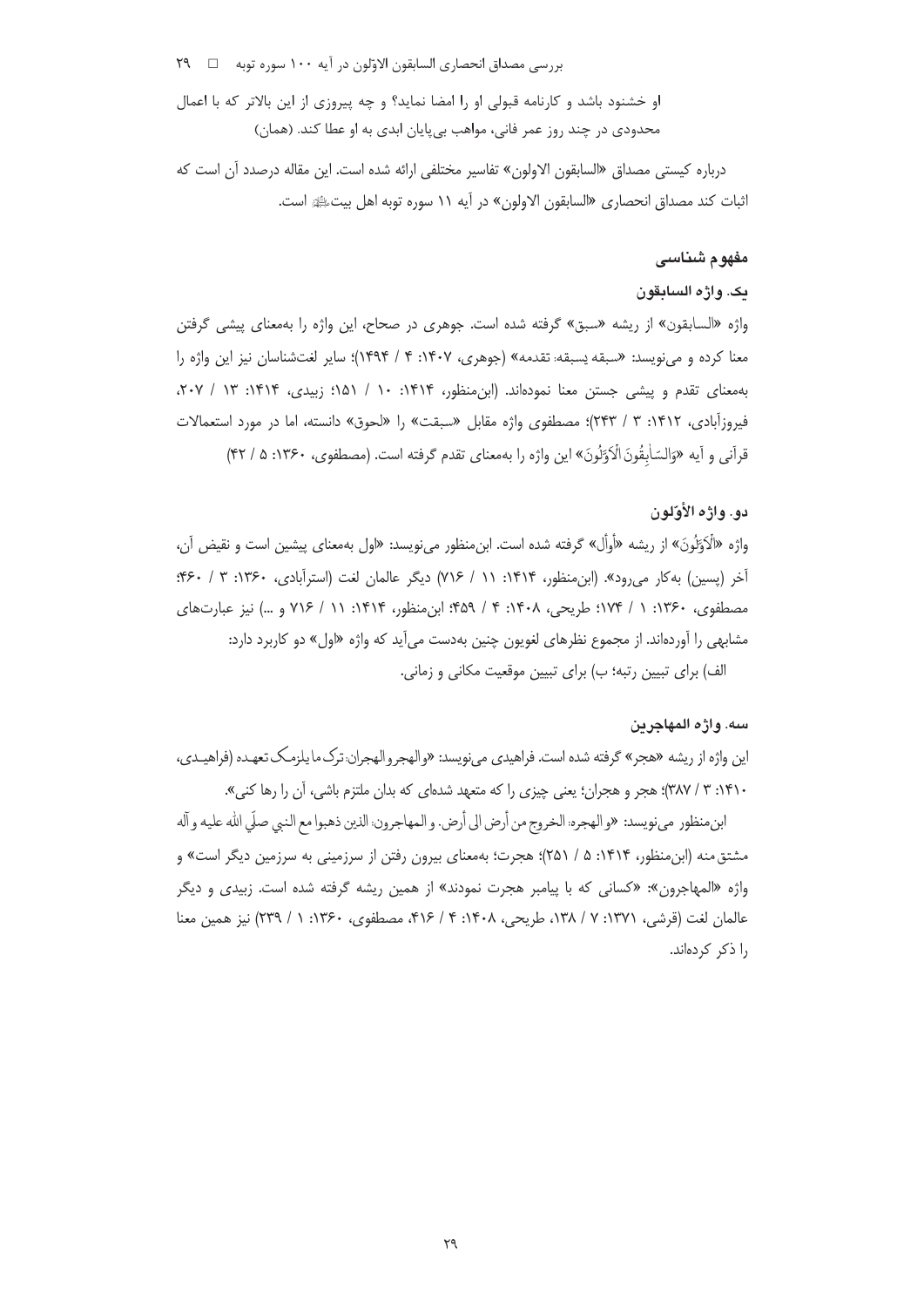## چهار. واژه الانصار

این واژه از «نصر» مشتق شده است. راغب مینویسد: «نصر و نصرت» یعنی یاری و معاونت، مانند این آیات: «نَصَرُّ مِنَ الله» (صف / ١٣)، «إذا جاءَ نَصَرُ الله» (نصر / ١)، «وَانْصُرُ وَا ءاٰلِهَةَكُمْ» (انبياء / ۶۸؛ ابن منظور، ١٣١۴: ۵ / ۲۱۵؛ فيروزآبادي، بيi۲ / ۱۴۲)؛ ديگر لغويون (زبيدي، ۱۴۱۴: ۷ / ۵۲۸، مصطفوي، ۱۳۶۰: ۱۲ / ۱۳۹؛ قرشی، ۱۳۷۱: ۷ / ۷۲، طریحی، ۱۴۰۸: ۴ / ۳۱۹) همین معنا را برای نصر ذکر کردهاند. در مجموع می توان گفت که معنای «نصر» در لغت، همان یاری رساندن است. ریشه این واژه ۱۴۳ بار در ۶۲۴ آیه بهکار رفته است و در تمام این موارد در معنای لغویاش استعمال شده است، بهجز در دو آیه که در مورد گروه «انصار» به کار رفته است. (توبه / ١٠٠ و ١٧)

## ينج. واژه احسان

واژه «احسان» از ریشه «حسن» گرفته شده است. راغب می نویسد: «الحسن» عبارت است از هر اثر به جهت شادیبخش بودن که مورد آرزو باشد و بر سه گونه است: یکم. آنگونه زیبایی که مورد پسند عقل و خرد است؛ دوم. حُسنى كه از جهت هوى و هوس نيكو است؛ سوم. حُسـنى محســوس كـه طبيعتـاً زيبـا و خــوب اســت. (راغب اصفهانی، ۱۴۱۲: ۱ / ۴۸۹)

مرادف فارسی واژه «حسن»، «نیک» است. این ریشه ۱۹۴ بار در ۱۷۷ آیه استعمال شده کـه ۹ مـورد آن بهصورت «احسان» است.

## شش. واژه رضوان

راغب می نویسد: «رضی، یرضی، رضا» (خشنود شد) که اسـم آن «مرضى و مرضـو» اسـت. (راغـب اصـفهانى، ١۴١٢: ٢ / ٧٩) در لسان العرب أمده: «رضي، الرضا، مقصور: ضد السخط» (ابـن منظـور، ١٤١٤: ١٤ / ٣٢٣): «واژه الرضـا» که مقصور است در مقابل واژه سخط (ناخشنودی، ناراحتی) به کار می رود. ریشه «رضو» ۷۳ بـار و در ۶۴ آیـه بهگونههای مختلف به کار رفته است و می توان گفت که در تمام این موارد معنای لغوی آن اراده شده است.

## شأن نزول

فریقین در زمینه مصادیق «سابقین نخست» شأن نزول های مختلفی برای آیه ذکر کردهاند. ابن جوزی حنبلـی مي نويسد: در مورد مقصود اين أيه از «السابقون الاولون» شش قول وجود دارد: ١. كساني هستند كه به دو قبله نماز خواندهاند. (اين نظر ابوموسى اشعرى و سعيد بن مسـيب و ابـنسـيرين و قتاده است)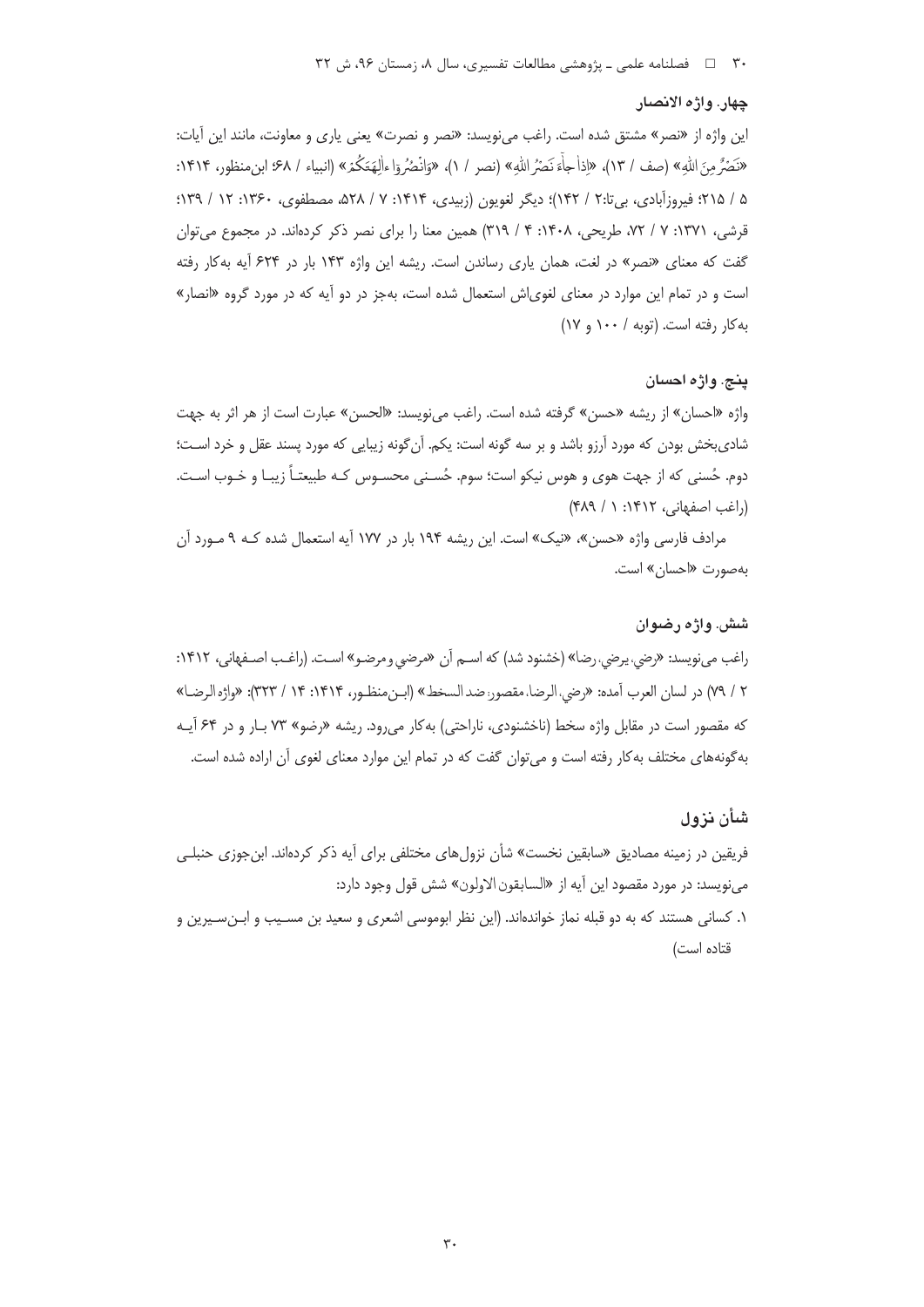بررسي مصداق انحصاري السابقون الاوّلون در آيه ١٠٠ سوره توبه □ ٣١٠

٢. كساني كه در بيعت رضوان با رسول خداءً!!! بيعت كردند. (نظر شعبي) ۳. کسانی که در جنگ بدر شرکت کردهاند. (نظر عطاء بن أبی ریاح) ۴. همه صحابه هستند که به سبب صحبت رسول خداءًﷺ به مقام سبقت رسیدهاند. (نظر محمد بن کعب القرظی) ۵. مقصود سابقین به ثواب و شهادت است. (نظر ماوردی) ۶. افرادی هستند که پیش از هجرت، اسلام آوردند. (نظر قاضی ابوعلی) (ابنِجوزی، ۱۴۲۲: ۳ / ۳۳۳) شبیه همین مطلب در تفسیر طبری نیز آمده است. (طبری، ۱۴۱۲: ۱۱ / ۱۰). سپوطی نیز نظر هفتمـی را ذكر مي كند كه در آن آمده است: سابقين عبارتند از: ابوبكر، عمر، على (بن ابـيطالـبﷺ)، سـلمان، عمـار و

یاسر. وی برای این مطلب روایاتی را نقل می کند. (سپوطی، ۱۴۰۴: ۳ / ۲۶۹)

بحراني با نقل حديثي از امام صادقﷺ ميiويسد: «شيعيان و پيروان نخسـتين امـام علـيﷺ هسـتند». (بحرانی، ۱۴۱۷: ۲ / ۸۳۳)

# جمع بندی تفاسیر فریقین در مورد شأن نزول آیه

آنچه از جمع بندی تفاسیر فریقین در مورد شأن نزول آیه یادشده بهدست می آید، این است که در هــر دو نــوع از تفاسیر، تلاش شده است که ابتدا مصداق اولی و بارزترین سیمای آیه مشخص شود و در گـام بعـد میـزان شمول سابقون از اولون و دیگر قسمتهای آیه تبیین گردد. با مراجعه به متون تفاسیر نخستین شیعه (تفاسـیر روایی) ملاحظه می شود که در بیشتر این تفاسیر، روایاتی وارد شده است که چهره بـارز و شـخص اول آیـه را امام على ﷺ و بعد از ايشان، پيروان نخستين آن حضرت را مصاديق آيه مي داند، مانند اين روايت:

مالك بن أنس، عن سمي، عن ابيصالح، عن ابنءباس، قال: و السابقون الاوّلون نزلت في اميرالمؤمنين، فهو أسبق الناس كلهم بالايمان، و صلَّى الى القبلتين، و بايع البيعتين: بيعه بدر و بيعه الرضوان، و هاجر الهجرتين: مع جعفر من مكه الى الحبشه و من الحبشه الى المدينه. (يحراني، ١٤١۶: ١٣٣/١) مالک بن انس از سمی از ابوصالح از ابنعباس روایت میکند که گفت: آیه «و السابقون الأولون» در حق اميرمؤمنانﷺ نازل شد پس او پيشگامترين تمام مردم در ايمان است و او کسی است که رو به هر دو قبله نماز گذارد و اوست که در هر دو بیعت؛ بیعت رضوان و بیعت بدر، پیمان بست و اوست که هر دو هجرت را انجام داد، همراه با جعفر از مکه به حبشه و از حبشه به مدينه هجرت نمود.

با توجه به اينكه واژگان بهكار رفته در آيه بـهصـورت جمـع آمـده اسـت: «السـابقون،الـاولون،إتّبعـوهمـ» فهمیده میشود که منظور آیه، یک فرد نیست بلکه از یک گروه سخن می گوید البته به دلیل این که در آیــه،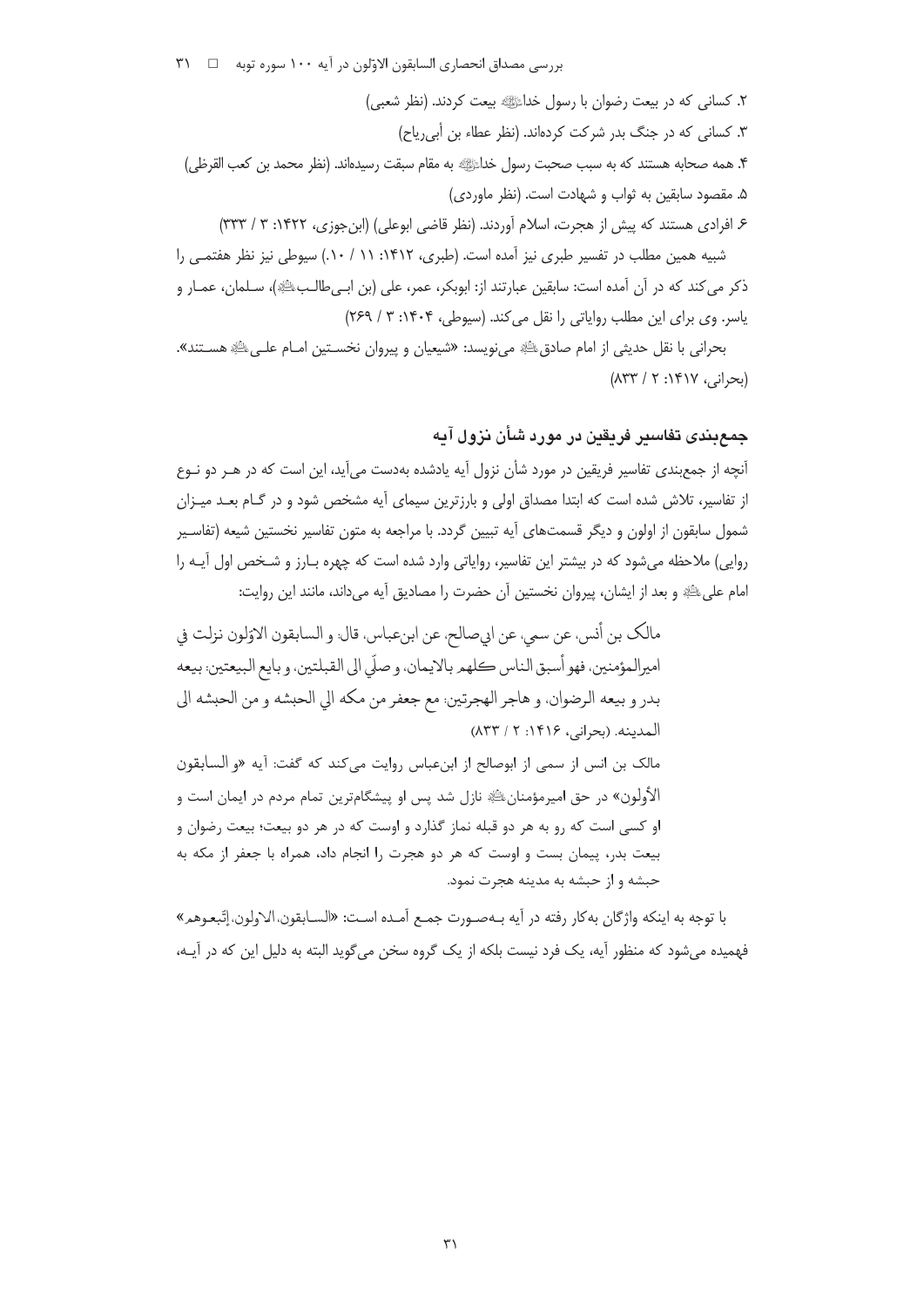۳۲ = د فصلنامه علمی ـ پژوهشی مطالعات تفسیری، سال ۸، زمستان ۹۶، ش ۳۲

صفت سبقت و اولیت بهعنوان علت رضوان الهی و معیار فضیلت لحاظ شده است، مـیتـوان بـه ایـن نتیجـه رسید که فرد اسبق از این گروه بر فرد تالی فضیلت دارد، چنان که این مطلب در روایات شیعی، از جمله روایت منقول كه از امام حسن ﷺ ذكر شده است:

فكما انّ الله عزوجل فضّل السابقين على المتخلفين و المتأخرين فكذلك فضل أسبق السابقين على السابقين. (مجلسي، ١٣۶٣: ١٠/ ١۴٠؛ بحراني، ١۴١۶: ٢/ ٨٣٠) همان گونه که خدای متعال پیشگامان را بر متأخرین برتری بخشید، بههمان صورت پیشگامترین پیشگامان را بر سایر پیشگامان برتری داد.

درباره سایر روایات شیعه مراجعه کنید به (جـویزی، ۱۴۱۵: ۲ / ۲۵۶؛ طبرسـی، ۱۳۷۲: ۵ / ۱۹؛ کاشـانی، ۱۴۲۳: ۳ / ۱۵۹؛ حبری، ۱۴۰۸: ۴۰۷)

اما در تفاسیر اهل سنت در مورد تعیین مصداق اول آیه تلاش شده و در این زمینه بحث فراوانی کردهانـد و برخی از آنها ابوبکر را بهعنوان نخستین مسلمان تاریخ اسلام معرفی کردهاند. (رازی، ۱۴۲۰: ۱۶ / ۱۷۰)

بیشتر مفسران به تناسب بحث آیه فوق در زمینه سابقین در اسـلام، ایـن سـؤال را مطـرح کـردهانـد کـه نخستین کسی که اسلام آورد و این افتخار بزرگ در تاریخ به نام او ثبت شد، چه کسی است؟

در پاسخ این سؤال همه گفتهاند نخستین زن مسلمان حضرت خدیجهﷺ و درباره نخستین مرد مسـلمان، همه دانشمندان و مفسران شیعه به اتفاق گروه عظیمی از دانشمندان اهل سنت، امام علیﷺ را نخستین فرد از مردان میدانند که دعوت پیامبرﷺ را لبیک گفت. (امینی، ۱۳۹۷: ۳ / ۲۳۸) شهرت این موضـوع در میـان دانشمندان اهل سنت به حدی است که جمعی از آنها ادّعای اجماع و اتفاق بر آن کردهاند. در اینجــا بــه چنــد حديث و سخن از بزرگان اهل سنت در اين باره اشاره می شود:

۱. قرطبی از مفسران بزرگ اهل سنت می نویسد:

هیچ مخالفتی در میان تاریخنویسان در این مسئله وجود ندارد که علی بن ابیطالبﷺ نخستین کسی است که اسلام آورده است، تنها در بلوغ او به هنگام پذیرش اسلام اختلاف نظر وجود دارد. (قرطبي، ۱۳۶۴: ۵ / ۱۳۰)

۲. پیامبرﷺ فرمود: «اوّلکم واردًا على الحوض اوّلکم اسلاماً على بن ابي طالب؛ نخستين كسـي كـه در کنار حوض کوثر بر من وارد میشود، نخستین کسی است که اسلام آورد و او علی بن ابی طالب است. (حاکم نیشابوری، ۱۴۱۶: ۲ / ۱۳۶)

٣. گروهي از دانشمندان اهل سنت از پيامبرﷺ نقل كردهاند كه آن حضرت دست علىﷺ را گرفت و فرمود:

انّ هذا اوّل من أمن بي و هذا اوّل من يصافحني و هذا الصديق الاكبر؛ اين نخستين كسي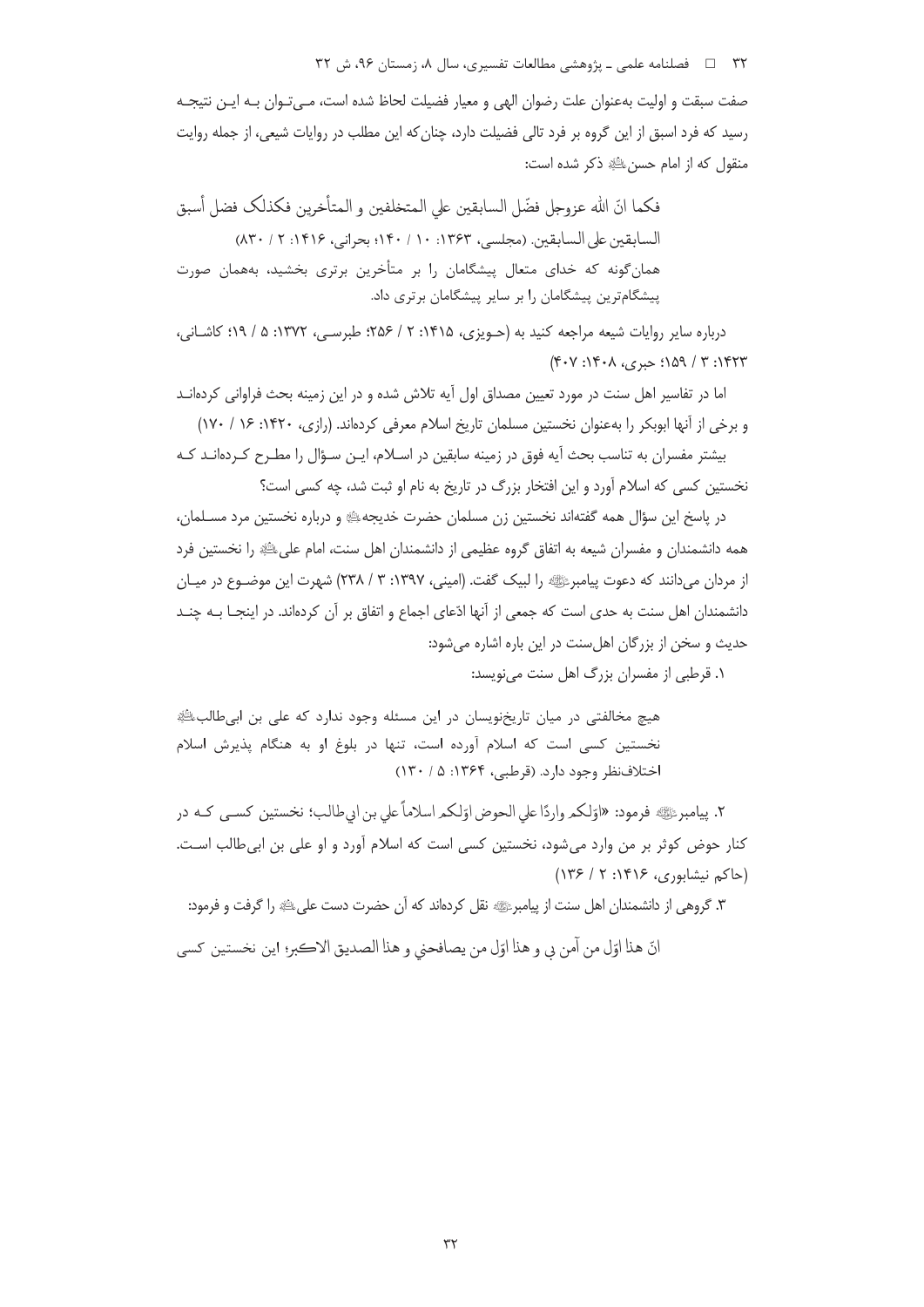بررسي مصداق انحصاري السابقون الاوّلون در آيه ١٠٠ سوره توبه □ ٣٣

است که به من ایمان آورده و نخستین کسی است که در قیامت با من مصافحه میکند و این صدیق اکبر است. (متقی هندی، ۱۳۹۹: ۲۸۲ / ۲۸۳)

۴. عن الضحاك «السابقون الاؤلون» قال: على بن ابيطالب و حمزه و عمار و ابوذر و سلمان و مقداد. (حاکم حسکانی، ۱۳۹۳: ۱ / ۲۵۵)

۵. عن الحسن بن على الهمداني عن حميد بن القاسم بن حميد بن عبد الرحمان بن عوف قي قوله تعالى: «و السابقون الاولون» قال: «هم ستّه من قريش اوّلهم اسلاماً على بن ابيطالب»: «از حسن بن علي همداني از حميد بن قاسم بن حميد بن عبدالرحمان بن عوف درباره قول پروردگار كه فرموده است: «و السابقون الاوّلون» سؤال شد. پاسخ داد: أنها شش نفر از قريش هستند كه نخستين آنها در اسلام آوردن على بن ابي طالبﷺ است». (همان: ٢۵۴)

فخررازی در تفسیر خود آورده است: در سبقت بر ایمان از مـردان، ابـوبکر نخسـتین نفـر بـود و از زن هـا حضرت خدیجه و از بچهها علی بن ابی طالب. (رازی، ۱۴۲۰: ۱۶ / ۱۷۰)

فخررازی اعتراف می کند که یکی از پیشگامان در اسلام امام علی بن ابیطالبﷺ است. منتها می گویـد وي نابالغ بوده است.

ياسخ اين است اولاً: در يوم الدار كه پيامبر، اسلام را به عشيره و طايفه خود عرضه داشت و هيچ كس آن را نپذیرفت، جز علیﷺ که برخاست و اعلام اسلام نمود. پیامبرﷺ اسلامش را پذیرفت و حتی اعلام کرد که تو برادر، وصی و جانشین منی، در آن هنگام نیز او نابالغ بود. ثانیاً: کمی سن علیﷺ در آن روز به هیچ وجه از اهمیت موضوع نمی کاهد، بهویژه اینکه قرآن در باره حضرت یحیی بهصراحت میفرماید: «وَءاٰتَیْناٰهُ الْحُكْمَ صَبِيًّا» (مريم / ١٢) و درباره عيسىﷺ نيز بيان شده است كه در حال كودكي به سخن آمد و به آنها که در باره او گرفتار شک و تردید بودند، گفت: «إِنِّي عَبُدُاللَّهِ ءاٰتاٰذِيَ الْکِتاٰبَ وَجَعَلَنِي نَبِيًّا» (مريم / ٣٠)

دیگر اینکه سبقت گرفتن در ایمان امام علیﷺ مورد اتفاق فریقین است و روایات فراوانی که در کتب اهــل سنت جمع[وری شده موید این مطلب است و اما سبقت گرفتن در ایمان ابوبکر، اتفاق فریقین نیست بلکـه فقـط گروهی از اهل سنت مانند فخررازی این مطلب را ادعا کردهاند و به احادیثی غیر معتبر استناد نمودهاند.

افزون بر این، ابنأبی|لحدید از دانشمند معروف ابوجعفر اسکافی معتزلی نقل می کند اینکه بعضـی مـی6وینـد ابوبکر سبقت در اسلام داشته اگر صحیح باشد، چرا خودش در هیچ مورد به این موضوع بر فضیلت خود استدلال نکرده است و نه هیچیک از هواداران او از صحابه چنین ادعائی را کردهاند. (امینی، ۱۳۹۷: ۳ / ۲۴۰)

## پررسے سیاق آیه

١. «واو» در «والسابقون|لاوّلون» عاطفه است كه واژه «السابقون» را بر «من يؤمن» در آيه پيشين عطف مي كند.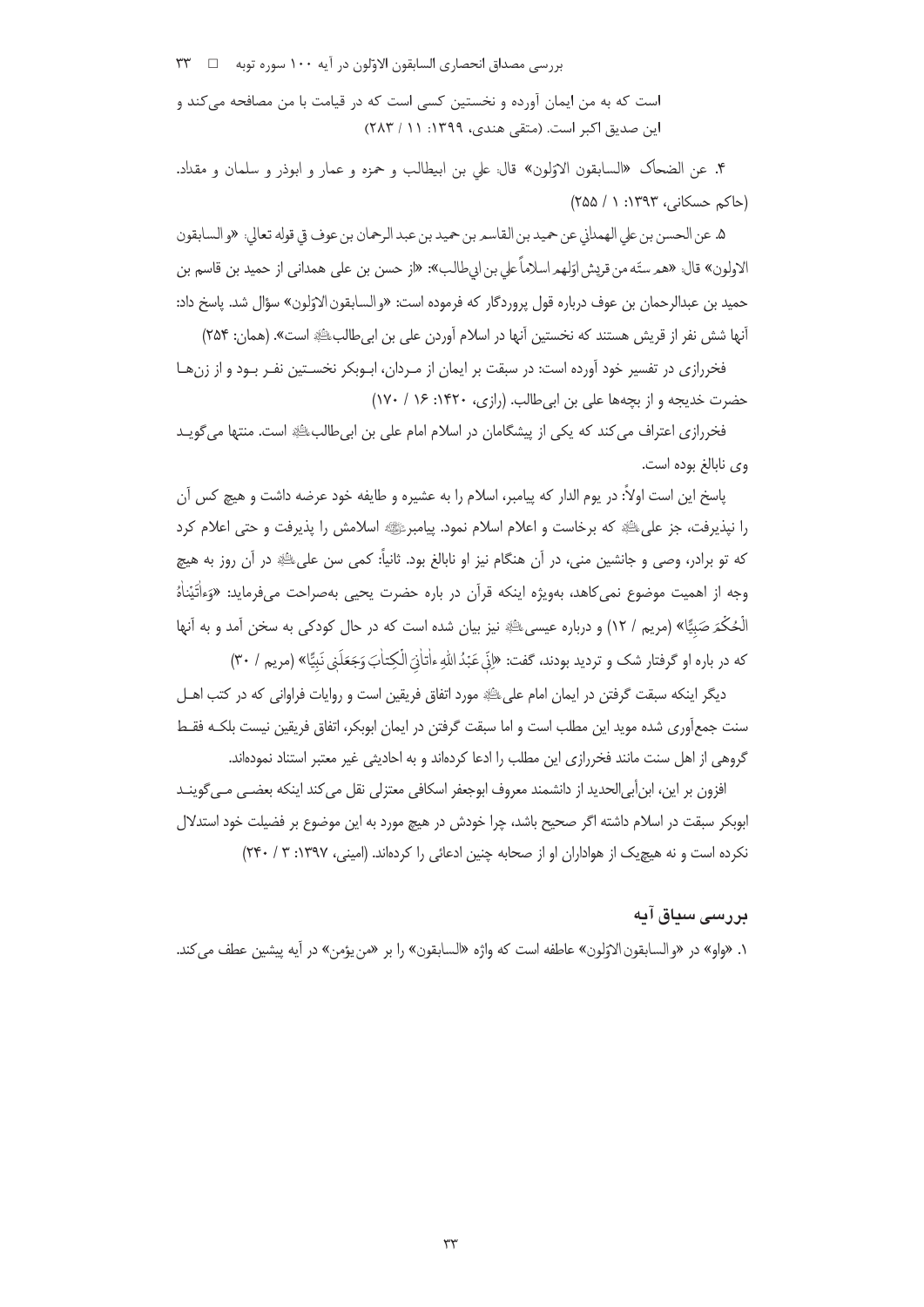۳۴ = فصلنامه علمی ـ پژوهشی مطالعات تفسیری، سال ۸، زمستان ۹۶، ش ۳۲

هر چند احتمال استیناف بودن «واو» هست، اما برهانی بر آن نیست، از این رو، ظاهر «واو» عطف است و براي دست برداشتن از اين ظاهر دليلي وجود ندارد. بر اين اساس، «السابقون» به اَعراب مصطلح (بادیهنشینان) اختصاص ندارد و پیشگامان عرب را هم شامل میشود (جوادی آملی، ۱۳۹۴: ۲۵ / ۱۷۳) و از أنجا كه نامي از اشخاص و يا عناوين أنها برده نشده، اين خود اشعار دارد بر اينكه «السابقون الاولون» کسانی|ند که قبل از هجرت ایمان آورده و پیش از واقعه بدر مهاجرت کردند و یا به پیغمبر ایمان آورده و او را منزل دادند؛ زیرا موضوع با دو وصف سابقون و اولون بیان شده که بهخاطر هجرت و نصرت بوده که سبقت و اولیت اعتبار شده است. (طباطبایی، بی تا: ۵۰۴/۹)

۲. واژه «الأنصار» دو گونه خوانده شده است: الف) مجرور، تا به «المهاجرین» عطف باشد و گروهی مستقل و همرديف مهاجران. ب) مرفوع، چنانچه به «السابقون» معطوف باشد، بدون وجود حرف «واو» ميان اين كلمه و عبارت «الذين اتبعوهم» يعني بدين گونه: «السَّابِقُونَ الأَوَّلُونَ مِنَ الْمُهَاجِرِينَ وَالأَنصَار الَّذِينَ اتَّبَعُوهُمِ» که انصار تابع مهاجران باشند. این قرائت از خلیفه دوم نقل شده است. (رازی، ۱۴۳۰: ۱۶ / ۱۲۹؛ زمخشری،  $(Y \cdot Y / Y : Y \cdot Y$ 

٣. عاطفه يا استينافيه بودن «واو» در «و الأنصار»: اهل سنت براي اينكه دايـره مفهـومي آيـه را وسـعت بخشند «واو» را استينافيه گرفتهاند كه در اين صورت، مراد آيه قسمتي از مهاجرين و تمام انصار خواهـد بـود. (همان) بنابراین در زمینه میزان فراگیری آیه سه قول وجود دارد که بنابر قول نخست، قسمتی از مهاجرین و انصار و بنابر قول دوم تمام مهاجرین و انصار را شامل می شود. (این قول «من» در آیه را تبیینی دانسته است (رازی، ۱۴۳۰: ۱۶ / ۱۳۶) و بنابر قول سوم قسمتی از مهاجرین و تمام انصار مراد آیه هستند.

قول دیگری نیز در بیشتر تفاسیر اهل سنت ذکر شده است که گرچه مفسران آن را نپذیرفتهاند، ولی ذکـر آن خالی از فایده نیست:

در روایتی از اهل سنت آمده است که عمر بن خطاب این آیه را بدون ذکر واو فاصل بین انصار و «الَّذِينَ اتَّبَعُوهُمِ» ميخواند؛ يعني به اين صورت: «السَّابِقُونَ الأَوَّلُونَ مِنَ الْمُهَاجِرِينَ وَالأنصَار الَّذِينَ اتَّبَعُوهُمِ بِإِحْسَانٍ رَّضِيَ اللَّهُ عَنْهُمْ وَرَضُواْ عَنْهُ» و نتيجه أن است كه در اين صورت «السابقون الاولون» شامل تمام مهاجرین می شود و انصار از این حکم جدا بودهاند، تنها کسانی از آنان در این حکم قرار می گیرند که بهواسطه تبعیت و پیروی از مهاجران، خدا از آنها راضی بوده و عنایتی داشته است و در ذیل این روایت چنین آمده است که پس از اینکه بطلان دیدگاه عمر برایش مسلّم شد، گفت: من گمان میکردم که ما به چنان مقامی نایل شدیم که هیچ کس پس از ما به آن نمی رسد. (ابن کثیر دمشقی، ۱۴۱۹: ۴ / ۱۷۸؛ طبری، ۱۴۱۲: ۱۱ / ۷) در ادامه روایت مذکور آمده است که ابی گفت: تأیید این آیه در اوایل سوره جمعه است که خدا میفرماید: «وَءاٰخَرِينَ مِنْهُمْ لَمَاٰ يَلْحَقُوا بِهِمْ وَهُوَ الْعَزِيزُ الْحَكِيمُ» (جمعه / ٣) و در سوره حشر: «وَالّذينَ جاْءُوا مِنْ بَعْدِهِمْ»؛

 $\tau$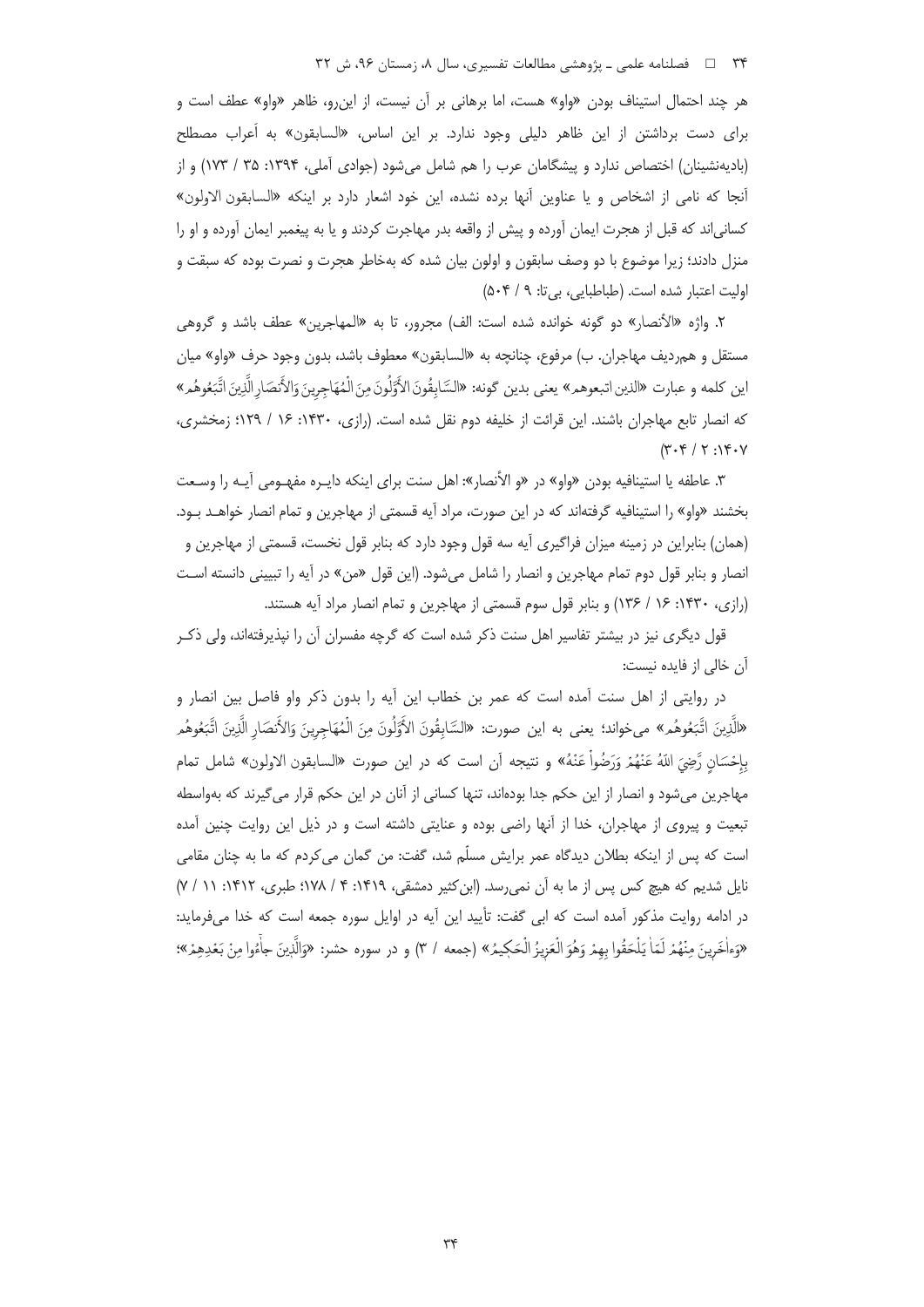بررسي مصداق انحصاري السابقون الاوّلون در آيه ١٠٠ سوره توبه □ ٣۵ ^٣

(حشر / ١٠) «وَهاْجَرُوا وَجاْهَدُوا مَعَكُمْ». (انفال / ٧۵) در نتيجه قول معتبر و مشهور نزد فريقين در باب گستره آيه، همان معنايي است كه هر فرد عرب زبان هنگام مطالعه آيه آن را ميفهمد؛ يعني عاطفه بودن «واو». (نیشابوری، ۱۴۲۲: ۵ / ۸۳؛ زمخشری، ۱۴۰۷: ۲ / ۳۰۴)

نکته: شاید انگیزه خلیفه دوم از قرائت مذکور، آن بوده که انصار پیـرو مهـاجران باشـند و در آینـده بـرای جانشینی پیامبرﷺ ادعایی نکنند و پیشاپیش از شعار «منّا امیرومنکمرامیر» جلـوگیری کنـد. (کلینـم)، ۱۴۰۷: ۲ / ۵۸؛ بخاری، ۱۴۰۱: ۴ / ۱۹۴) به هر روی، این قرائت، فضیلتی را برای مهاجران نسبت بـه انصـار فـراهم می کرد. (جوادی آملی، ۱۳۹۴: ۲۵ / ۱۷۹)

۴. در مورد «من» در عبارت «من المهاجرين» دو قول وجود دارد: قول مشهور اين است كه «من» در اين أيه، تبعيضيه است؛ يعني اينكه تمام مهاجرين و انصار قصد نشدهاند بلكه تنها پيشگامان نخستين آنها هسـتند كـه در آیه بیان شدهاند. (طباطبایی، بیتا: ۹ / ۳۷۰ و بیشتر تفاسیر شیعی ذیل همین آیه)

قول دوم در مورد «من» این است که «من» تبیینیه است؛ یعنی در مقام تبیین هویت پیشگامان نخسـت است. براساس این دیدگاه، تمام مهاجرین و انصار، مصداق این آیه هستند. (شوکانی، ۱۴۱۴: ۲ / ۴۵۳)

توضیح مطلب آنکه خدای متعال به هیچرو برای گروهی حاشیه امن درست نمی کند که بفرماید ما از شما راضی هستیم و از این پس هر چه میخواهید انجام دهید و چون پیشینه خوبی دارید، مؤاخذه نخواهید شد. هرگز خدای حکیم آن سابقه حَسن را بی لاحقه حَسَن حفظ نمی کند، چنانچه پسینه نیک باشد، پیشینه خوب، کمال میآورد، اگر عاقبت بد باشد، سابقه خوب را نابود می کند و نمونههای یادشده می نمایانند که حرف «من» در «وَ السَّابِقُونَ الأَوَّلُونَ مِنَ الْمُهَاجِرِينَ وَالأَنصَارِ» براي تبعيض است، نه اينكه «مِن» بياني باشد. مؤيد این مطلب، صدر آیه است که مقید به رضوان الهی ذیل است؛ بدین معنا که تنها برخی از سابقان که بنیانگذاران نهضت اسلامی بودند و بههمین روال ماندند، مرضی الهی|ند و همه کوچکنندگان و پاریکنندگان این گونه نبودند، ولی با گذشت زمان، مهاجر و انصار بودن، لقب فخرآور تاریخی شد، چندان که درباره افراد قبیله یا نوادگان مهاجر و انصار، حتی منافقان از آنها، به نیکی یاد شد. کتاب خدا روی لقبی تکیه می کند که آن معنا را به همراه داشته باشد؛ یعنی هجرت و نصرت، هم برای خدا باشد، هم این دو فضیلت تا پایان عمر حفظ شوند. (حوادي آملي، ١٣٩۴: ١٨٨ / ١٨٨)

از آنچه بیان شد چند مطلب بهدست می آید:

۱. این آیه شریفه دو گروه نخست را میستاید به اینکه آنها در ایمان آوردن به خدا و برپا کردن پایههـای دین، سبقت و تقدم داشتهاند و به طوری که از سیاق آیه بهدست میآید، این دو گروه بر دیگـر مسـلمانان بـا ایمان برتری دارند.

٢. حرف «من» در جمله «مِنَ الْمُهاجِرِينَ وَالْأَنْصارِ» تبعيضي است و نه بياني؛ چرا كه طبق ذيل أيه، خدا از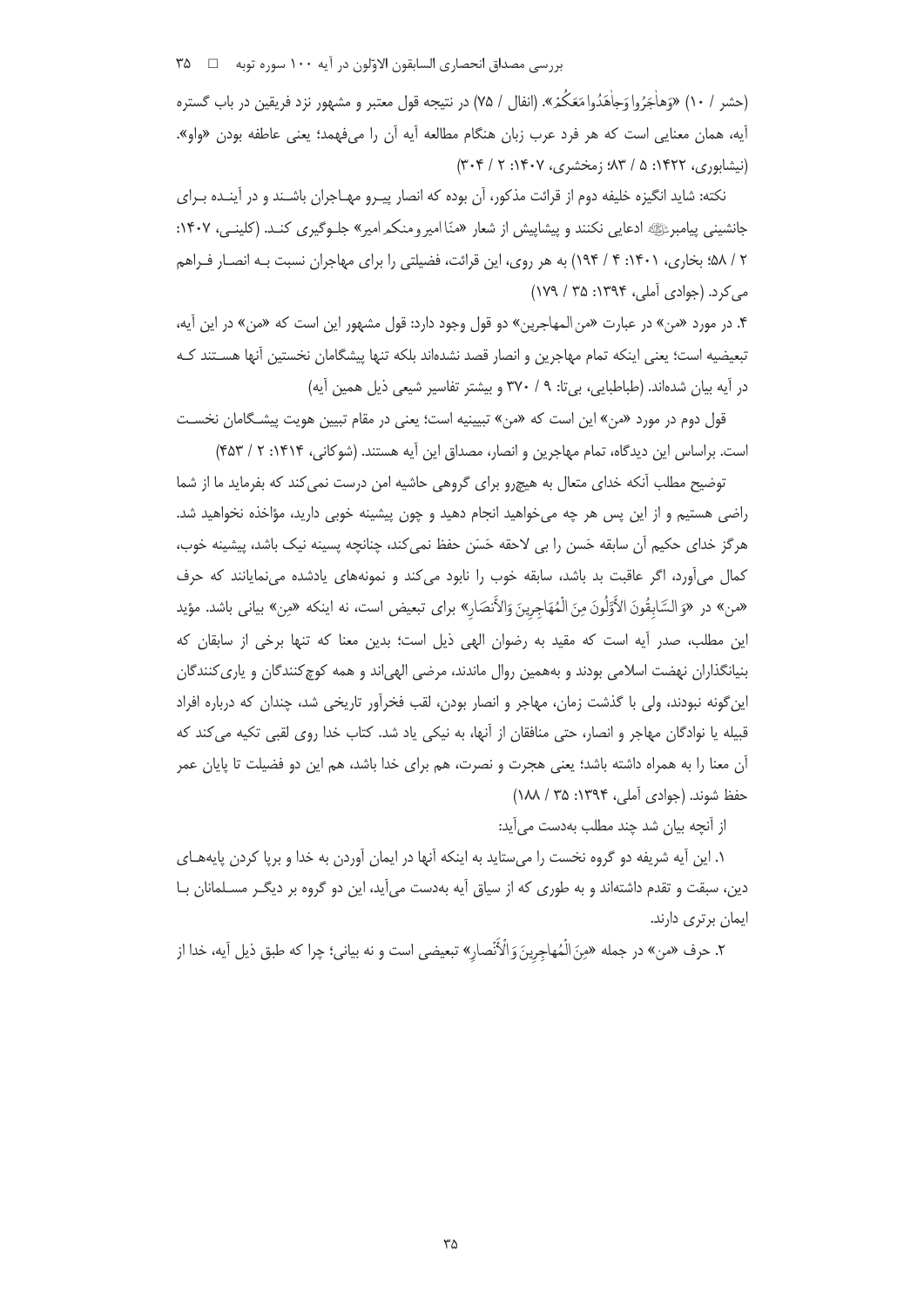۳۶ = فصلنامه علمی ـ پژوهشی مطالعات تفسیری، سال ۸، زمستان ۹۶، ش ۳۲

آنان و آنان از خدا راضی شدند و به شهادت خود قرآن، همه صحابه از مهاجرین و انصار اینطور نبودند، بلکه یک عده از آنها بیماردل و عدهای دیگر فاسق بودند، بهطوری که پیامبرﷺ از عمل آنان بیزاری جست. اگر بنا باشد حکم رضایت خدای متعال در آیه مقید به ایمان و عمل صالح نباشد، این آیه، آن آیه دیگر را که فرمود: «فَإِنَّ اللَّهَ لاٰ يَرْضَى عَنِ الْقَوْمِ الْفَاٰسِقِينَ» (توبه / ٩۶) و همچنين آيات بسيار زياد ديگري را تكذيب می کند. ضمن اینکه در غیر این صورت اصل نظام وعد و وعید اختلال می یابد و آیات مربوط به جزا و پاداش لغو گشته و حکمت تشریع شرایع و احکام دین باطل می شود.

۵. در سه آیه از قرآن کریم، عبارت «رَضِيَ اللَّهُ عَنْهُمْ وَرَضُواعَنْهُ» بهگونه متأخر و در ذیل آیه قرار گرفته است:

قالَ اللهُ هٰذاٰ يَوْمُ يَنْفَعُ الصّاٰدِقِينَ صِدْقُهُمْ لَهُمْ جَنّاٰتٌ تَجْرِي مِنْ تَحْتِهَا الْأنهارُ خالِبينَ فِيهاْ اَبَدًا دَضِيَ اللَّهُ عَنْهُمْ وَدَضُوا عَنْهُ ذٰلِكَ الْفَوْزُ الْعَظِيمِ. (مائده / ١١٩) ... يُدْخِلُهُمْ جَنَّاتٍ تَجْري مِن تَحْتِهَا الْأَنْهَارُ خَالِدِينَ فِيهَا رَضِيَ اللَّهُ عَنْهُمْ وَرَضُوا عَنْهُ. (محادله / ٢٢) جَزَاؤُهُمْ عِندَ رَبِّهِمْ جَنَّاتُ عَدْنٍ تَجْرِي مِن تَحْتِهَا الْأَنْهَارُ خَالِدِينَ فِيهَا أَبَدًا رَّضِيَ اللَّهُ عَنْهُمْ وَرَضُواعَنْهُ ذَلِكَ لِمَنْ خَشِيَ رَبَّهُ. (بينه / ٨)

در حالي كه در آيه ۱۰۰ سوره توبه، جمله «رَضِيَ اللّهُ عَنْهُمْ وَرَضُوا عَنْهُ» بهصورت مقدّم ذكر شده است: «... رَضِيَ اللَّهُ عَنْهُمْ وَرَضُوا عَنْهُ وَاَعَدَّ لَهُمْ جَنَّاتٍ تَجْرِي تَحْتَهَا الْأَنْهارُ» وجه اين تقديم و تأخير در آيه يادشده چيست؟

در پاسخ می¤وان گفت شاید اینجا که «رَضِیَ اللّٰهُ عَنْهُمْ» مقدم شده اشاره به این است که چون خدا در ابتدا باید از مهاجر و انصار راضی شود، سپس بهشت را برای آنها آماده کند؛ چرا که ممکن است تا پایان عمر از این حالت بیرون آیند، ولی در موارد دیگر گویا بهشتی،بودن آنان تثبیت شده است، بعد رضایت الهی می آید؛ بهسخن دیگر، آیه می تواند تعریضی باشد بهعدهای که نمی توانند این وصف را تا پایان عمر حفظ کنند. توضیح مطلب اینکه: خدای سبحان، رضایش بهمعنای پسندیدن او است، نه خشنودی که حالتی نفسانی است، و کسی پسندیده خداست که دین او خداپسند باشد و دین خداپسند، اسلام همراه با ولایت است، از این و آیه «أَلْیَوْمَرَاَڪْمَلْتُ لَکُمْ دِینَکُمْ وَاَتْمَمْتُ عَلَیْکُمْ نِعْمَتِی وَرَضِیتُ لَکُمُ الْاسْلاٰمَ» (مائده / ۳) در روز ولایت یعنی روز غدیر خم نازل شد که روز برگزیدن و تعیین و نصب امیرمؤمنان علیﷺ برای جانشيني بلافصل رسول اكرمﷺ است.

بر این پایه، صرف هجرت یا نصرت، مایه رضای الهی و برخورداری از این موهبت و نعمتهای ذیل آیه نیست و تنها کسانی بهرهمندند که در حدوث و بقا مهاجر و انصار و تابع به احسان باشند؛ چون تعلّق حکم به

 $\forall \xi$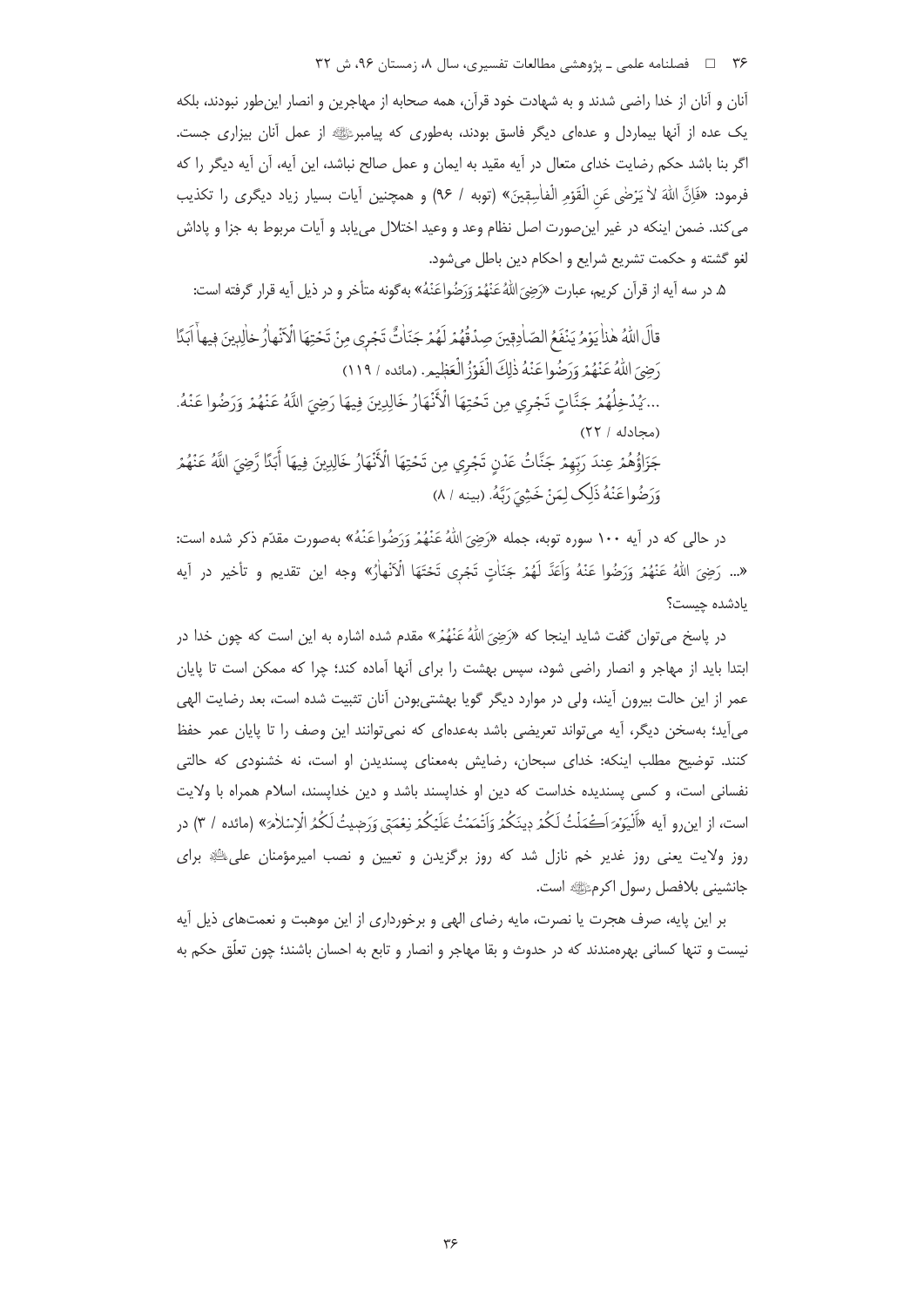بررسي مصداق انحصاري السابقون الاوّلون در آيه ١٠٠ سوره توبه □ ٣٧

موضوع بقادار، بدین معنا است که حدوث حکم به حدوث موضوع و بقایش به بقای موضوع وابسته است … آری مهاجران و انصار سابق و لاحق که برای خدا هجرت و نصرت کردند و بر همان حال ماندند، پسندیده ربِّ العالمين|ند و آنان هم از خدا راضي|ند «رَضِيَ اللَّهُ عَنْهُمْ وَرَضُوا عَنْهُ» چون هر چه خواستند، خدا به آنان عنایت فرمود و عطایای الهی سبب خشنودی شان است. (جوادی آملی، ۱۳۹۴: ۲۵ / ۱۸۱)

بنابراين بەنظر مى رسد اطلاق «رَضِيَ اللَّهُ عَنْهُمْ وَرَضُواعَنْهُ» دليلى بر عصمت «السابقون» باشد. آنهايي كه لحظهای از بیعت خود با پیامبر را نشکستند و در ظاهر و باطن از مسیری که پیامبرﷺ ترسیم کرده بود، خارج نشدند و این رضایت پیوسته استمرار داشته است و روشن هست که اهل بیتﷺ مصادیق اًن هستند. اهل بیتﷺ برخلاف برخی از صحابه و تابعین نه تنها پیشگامان در اسلام و ایمان بودند بلکه در این مسیر تا ابد ماندند و مصداق «رَضِيَ اللهُ عَنْهُمْ وَرَضُوا عَنْهُ» شدند، از اين٫و آيه تطهير «إنَّماْ يُرِيدُ اللهُ لِيُذْهِبَ عَنْكُمُ الرِّجْسَ أَهْلَ الْبَيْتِ وَيُطَهِّرَكُمْ تَظْهِيرًا» (احزاب / ٣٣) تنها در شأن آنها نازل شد.

۶. در آیه مورد بحث، قبل از کلمه «تحتها الانهار» حرف «من» بهکار نرفته است، در حالی که در ۴۰ آیه از آيات قرآن، عبارت «جنات تجري من تحتها الانهار» آمده، يعني همراه «من» بهكار رفته است، از اين رو مفسر «روح المعاني» در اين باره نوشته است:

و اعدّ لهمر جنات تجري تحتها الانهاراي هيأ لهمر ذلك في الآخره. و قرأ ابن كثير (من تحتها) و أكثر ما جاء في القرآن موافق لهذه القراءه ... . (آلوسي، ١٤١۵: ٧ / ١۴)

بنابراین، آلوسی قرائت «من تحتها» را در این آیه ترجیح داده است صرفا به خاطر اینکه با عبارت مشابه آن در اکثر آیات موافقت دارد.

در صورتی که این دیدگاه بهطور تلویحی مستلزم تحریف قرآن است؛ یعنی اشعار بـه ایـن دارد کـه گویـا حرف «من» وجود داشته، اما بعدها حذف شده است و حال آنکه در جای خود به اثبات رسیده که قرآن کـریم از هر گونه تحريف لفظي مصون و محفوظ است.

بهنظر نگارنده می توان احتمال داد که خدای متعال در این آیه، حرف «مـن» را ذکر نکرده است تا دلالـت بر تاکید بیشتری داشته باشد، به این معنا که باغهای پیشگامان مذکور در آیه بـهگونـهای اسـت کـه بـهطـور مستقیم به «انهار» متصل است، نه اینکه از زیر آن باغها نهرهایی جاری باشد بلکه طبقه تحتانی آنها سرشـار از نهرهای مختلف و آماده است.

#### نتيجه

براساس ادله مختلـف قرآنـي و روايـي، از نظـر شـيعه، علـيﷺ و اهـل بيـتﷺ مصـاديق انحصـاري آيـه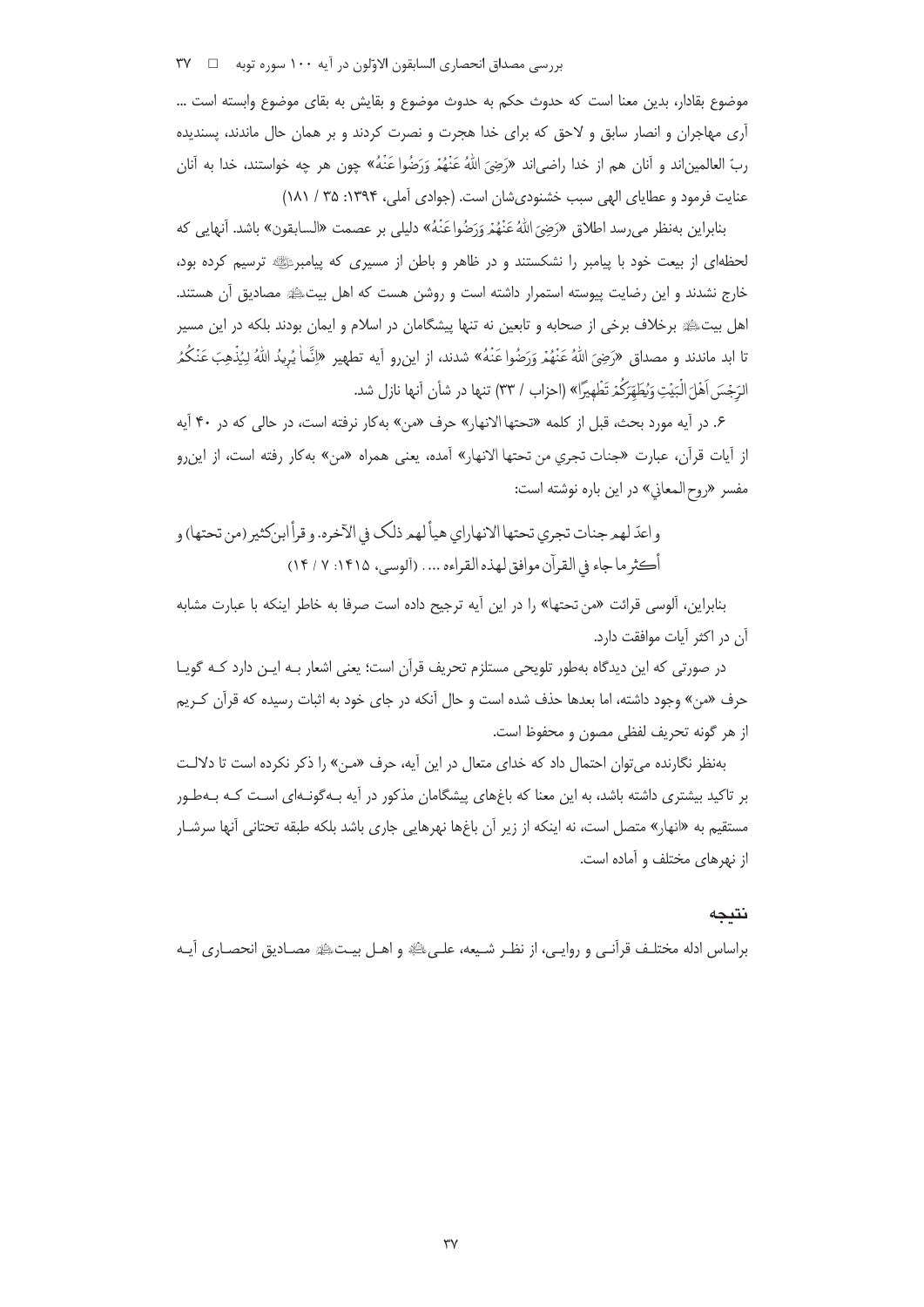#### ۳۸ = د فصلنامه علمی ـ پژوهشی مطالعات تفسیری، سال ۸، زمستان ۹۶، ش ۳۲

«والسابقون الأوّلون» هستند. گرچه بعضي از اهل سنّت معتقدند همه صحابه بهسبب صحبت رسول خـداءًﷺ. به مقام سبقت رسیدهاند و برخی دیگر از آنان همچون فخررازی، ابوبکر را بهعنوان نخستین فردی دانستهانـد که اسلام آورده است و حال آنکه از نظر تاریخی مسلّم نیست که ابوبکر حتی سومین نفری باشـد کـه اسـلام آورده است (آن چنان که «المنار» ادّعا نموده است) بلکه در بسیاری از کتـب تـاریخی و حـدیثی اسـلام آوردن گروه دیگری را قبل از او ذکر کردهاند.

بسیاری از مفسران اهل سنت این حدیث را ذیل آیه فوق نقل کردهاند که حمید بن زیاد می گوید: نزد محمد بن كعب قرظى رفتم و به او گفتم درباره اصحاب رسول خدا صلى الله عليه و آله چه مىگويى؟ گفت: جميع اصحاب رسول اللهﷺ «في الجنّه محسنهم و مسيئهم؛ «همه ياران پيامبر در بهشتند، اعم از نيكوكار و بدكار و گناهكار. گفتم اين سخن را از كجا ميگويي؟ گفت: اين آيه را بخوان «وَالسَّابِقُونَ الأُوَّلُونَ مِنَ الْمُهَاجِرِينَ وَالأَنصَارِ...» تا أنجا كه ميفومايد: «رَّضِيَ اللّهُ عَنْهُمْ وَرَضُواْ عَنْهُ»، سيس گفت: اما درباره تابعين شرطی قائل شده و آن این است که آنها باید تنها در کارهای نیک از صحابه پیروی کنند (فقط در این صورت اهل نجاتند) و اما صحابه چنین قید و شرطی را ندارند». (رازی، ۱۴۳۰: ۳ / ۶۰۲)

در صورتی که اگر حکم آیه درباره آنان بدون قید و شرط در نظر گرفته شود، در این صورت با بسیاری از آیات دیگر قرآن که دلالت می کنند بر اینکه خدا هرگز از ظالم و فاسق راضی نمیشود، ناسـازگار خواهد بود. خداي متعال فرموده است: «يحْلِفُونَ لَكمْ لِتَرْضَوْأَعَنْهُمْ فَإِن تَرْضَوْأَعَنْهُمْ فَإِنَّ اللّهَ لاَ يَرْضَى عَنِ الْقَـوْمِ الْفَاسِقِينَ؛ با سوگند از شما می خواهند که از ایشان راضی شوید، اگر شما از آنها راضی شوید، خـدا از جمعیـت فاسقان راضی نخواهد شد. (توبه / ۹۶)

افزون بر اینکه عقل هیچگونه امتیازی برای پاران پیامبرﷺ بر دیگران قائل نمی،باشد، چه تفـاوتی میـان ابوجهلها و کسانی است که نخست ایمان آوردند، سپس از آیین آن حضرت منحرف شدند.

قرآنی که می گوید: گرامیترین شما نزد خدا پرهیزکارترین شما است، چگونه این تبعیضی غیر منطقی را می پسندند؟ قرآنی که در آیات مختلفش به ظالمان و فاسقان لعن می کند و آنها را سزاوار عذاب الهی مـیشـمرد، چگونه اين «مصونيت غيرمنطقي صحابه» را در برابر كيفر الهي مي پسندد؟ و آيا چنين حكمي به منزله چـراغ سبز دادن به صحابه نسبت به هر گونه گناه و جنایت محسوب نمیشود؟

در نتیجه، رضایت و خشنودی خدا که در آیه ۱۰۰ سوره توبه ذکر شده است، روی این عنـوان کلّـی قـرار گرفته و أن «هجرت»، «نصرت»، «ايمان» و «عمل صالح» است كه ائمه معصومين،!!» (بـهويـژه علـى،!!!») مصادیق آن هستند، اما صحابه و تابعان مادام که تحت این عناوین قرار داشتند مورد رضای خـدا بودنـد و آن روز كه از تحت اين عناوين خارج شدند از تحت رضايت خدا نيز خارج گشتند.

٣٨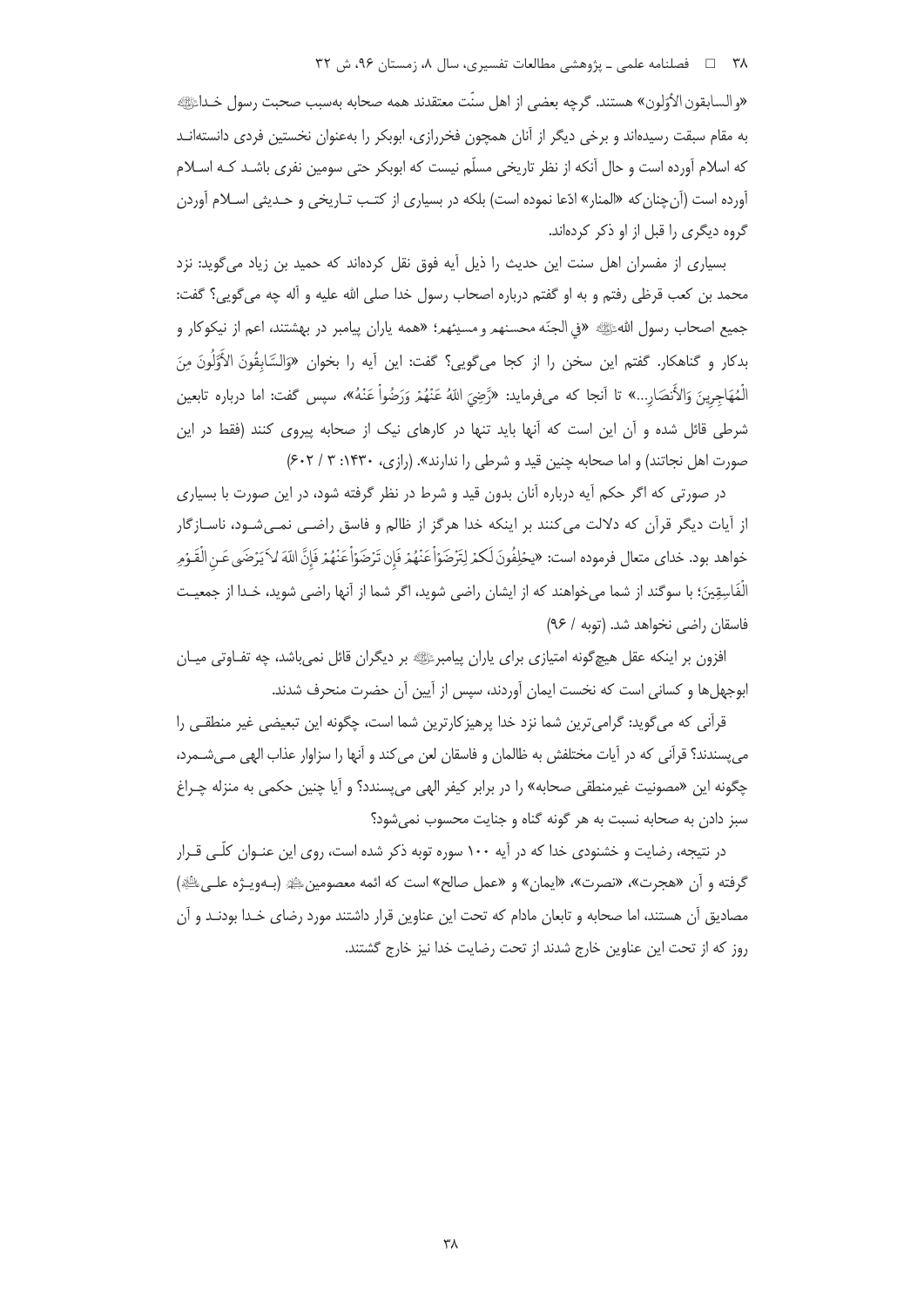## منابع و مآخذ

- قرآن کري**م.**
- ـ آلوسي، سيد محمود، ١٤١٥ ق، ر*وح المعاني في تفسير القرآن العظيم*، ج ٧، بيروت، دار الكتب العلميه.
- ـ ابن جوزي، ابوالفرج عبدالرحمن بن علي، ١٤٢٢ ق، *زاد المسير في علم التفسـير*، ج ٣، بيـروت، دار الكتـب العربي.
- ـ ابن كثير دمشقي، اسماعيل بـن عمـرو، ١٤١٩ ق، *تفسـير القـرأن العظـيم*، ج ٤، بيـروت، دار الكتـب العلميـه، منشورات محمدعلي بيضون.
	- ـ ابن منظور، محمد بن مكرم، ١٤١٤ق، *لسان العرب*، ج ١٠ و ١١، بيروت، دار صادر.
	- ـ استرآبادی، رضیالدین، ۱۳٦۰، *شرح الرضی علی الکافیه*، ج ۳، تهران، بنگاه ترجمه و نشر کتاب.
		- ـ اميني، عبدالحسين، ١٣٩٧ ق، *الغدير*، ج ٣، بيروت، دار الكتاب العربي.
		- ـ بحراني، سيد هاشم، ١٤١٦ ق، *البرهان في تفسير القرآن*، ج ٢، تهران، بنياد بعثت.
		- ـ بخاري، محمد بن اسماعيل، ١٤٠١ ق، *الجامع الصحيح، ج ٤، بيروت*، دار الفكر.
			- ـ تونسي، محمدطاهر، بي تا، *التحرير و التنوير*، بي جا، مؤسسة التاريخ.
				- ـ جوادي آملي، ١٣٩٤، عبدالله، تسنيم، ج ٣٥، قم، اسراء.
			- ـ جوهري، اسماعيل بن حماد، ١٤٠٧*، الصحاح*، بيروت، دار العلم للملايين.
	- ـ حبري كوفي، حسين بن حكم، ١٤٠٨ ق، ت*فسير الحبرى*، بيروت، موسسه آلالبيت ﷺ لاحياء التراث.
		- ـ حسکانی، حاکم، ۱۳۹۳، *شواهد التزیل، ج ۱*، بیروت، موسسه أعلمی.
		- ـ حويزي، عبدعلي بن جمعه، ١٤١٥ ق، *تفسير نورالثقلين*، ج ٢، قم، اسماعيليان.
		- ـ درويش، محيىالدين، ١٤١٥ ق، *اعراب القرآن الكريم و بيانه*، سوريه، دار الارشاد.
		- ـ رازي، فخرالدين محمد بن عمر، ١٤٢٠ ق، *مفاتيح الغيب*، ج ١٦، بيروت، دار احياء التراث العربي.
- ـ راغب اصفهاني، حسين بن محمد، ١٤١٢ ق، *المفردات في غريب القرآن*، ج ٢، بيروت و دمشـق، دار العلـم و دار الشاميه.
	- ـ زبیدی، ابوفضل سید محمد مرتضی، ١٤١٤ق، ج ٢، *تاج العروس*، ج ٧، بیروت، دار الفكر.
- ـ زمخشري، جارالله، ١٤٠٧ ق، *الكشاف عن حقائق غوامض التنزيل و عيون الأقاويل في وجوه التأويــل*، ج ٢، تحقيق محمد عبدالسلام شاهين، بيروت، دار الكتاب العربي، چ ٣.
	- ـ سيوطى، جلال الدين، ١٣٦٣، *الاتقان في علوم القرآن*، تهران، امير كبير.
	- ـ ــــــــــــــــــــــــ ، ١٤٠٤، *الدر المنثور في التفسير بالمأثور*، ج ٣، قم، كتابخانه آيتالله مرعشي.
	- ـ شوكاني، محمد بن علي، ١٤١٤ ق، *فتح القدي*ر، ج ٢، دمشق و بيروت، دار ابن كثير و دار الكلم الطيب.